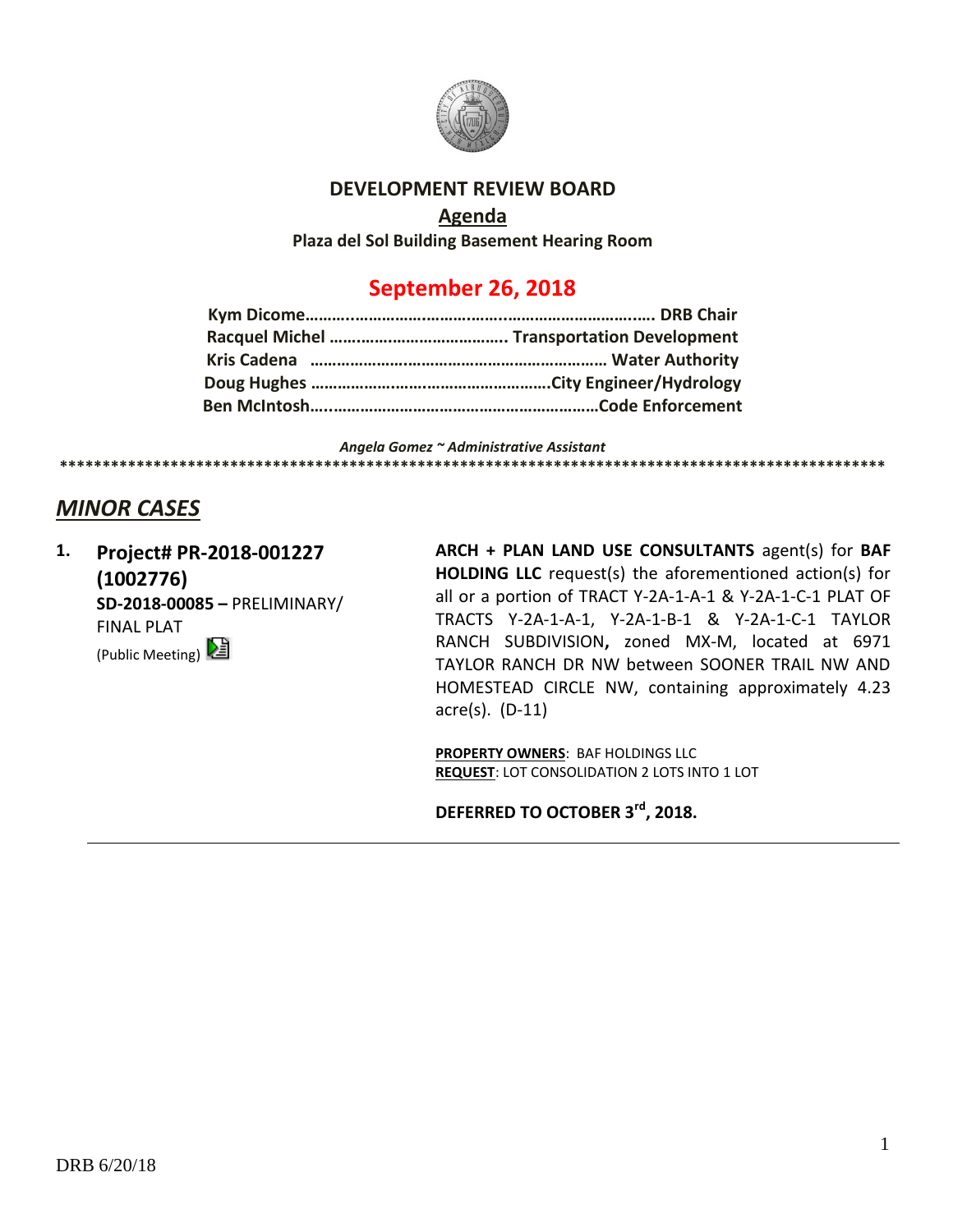### **2. Project# PR-2018-001566 (1011540) SD-2018-00083** – PRELIMINARY/FINAL PLAT (Public Meeting)

**ARCH + PLAN LAND USE CONSULTANTS** agent(s) for **NEW CAL INVESTMENTS** request(s) the aforementioned action(s) for all or a portion of LOTS 31 & 32 MRGCD MAP #34**,** zoned R-A, located at 2123 CANDELARIA NW east of RIO GRANDE BLVD NW, containing approximately .62 acre(s). (G-13)*[Deferred from 9/19/18]*

**PROPERTY OWNERS:** RUDOLPH RAMIREZ **REQUEST**: LOT LINE ADJUSTMENT

**WITH AN APPROVED GRADING AND DRAINAGE PLAN ENGINEER STAMP DATED 8/23/18, THE PRELIMINARY/ FINAL PLAT WAS APPROVED WITH FINAL SIGN OFF DELEGATED TO WATER AUTHORITY AND TO PLANNING.**

# *SKETCH PLAT*

| 3. | Project# PR-2018-001591<br>(1009069)<br><b>PS-2018-00026- SKETCH PLAT</b> | ARCH + PLAN LAND USE CONSULTANTS agent(s) for EAST<br><b>END HOLDINGS LLC</b> request(s) the aforementioned<br>action(s) for all or a portion of LOTS $19 - 24$ & TRACT 5-A,<br>EAST END ADDITION, zoned MX-M, located on VERMONT<br>ST NE north of LOMAS BLVD NE, containing approximately<br>1.3642 $\arccos 1.19$<br>PROPERTY OWNERS: EAST END HOLDINGS LLC<br><b>REQUEST: LOT CONSOLIDATION FROM 7 LOTS INTO 1 LOT</b><br>THE SKETCH PLAT WAS REVIEWED AND COMMENTS WERE<br><b>PROVIDED</b> |
|----|---------------------------------------------------------------------------|-------------------------------------------------------------------------------------------------------------------------------------------------------------------------------------------------------------------------------------------------------------------------------------------------------------------------------------------------------------------------------------------------------------------------------------------------------------------------------------------------|
| 4. | Project# PR-2018-001595<br><b>PS-2018-00028-</b> SKETCH PLAT              | WAYJOHN SURVEYING agent(s) for WESCOTT PROPERTIES<br>LLC request(s) the aforementioned action(s) for all or a<br>portion of LOTS 16 & 17, BLOCK X, ATLANTIC & PACIFIC<br>ADDITION, zoned R-MH, located at 615 IRON AV SW,<br>between $7TH$ AND $6TH$ STREET SW, containing approximately<br>$0.1630$ acre(s). (K-14)                                                                                                                                                                            |
|    |                                                                           | <b>PROPERTY OWNERS: WESCOTT PROPERTIES LLC</b><br><b>REQUEST: LOT CONSOLIDATION FROM 2 LOTS INTO 1</b><br>THE SKETCH PLAT WAS REVIEWED AND COMMENTS WERE                                                                                                                                                                                                                                                                                                                                        |
|    |                                                                           | <b>PROVIDED</b>                                                                                                                                                                                                                                                                                                                                                                                                                                                                                 |